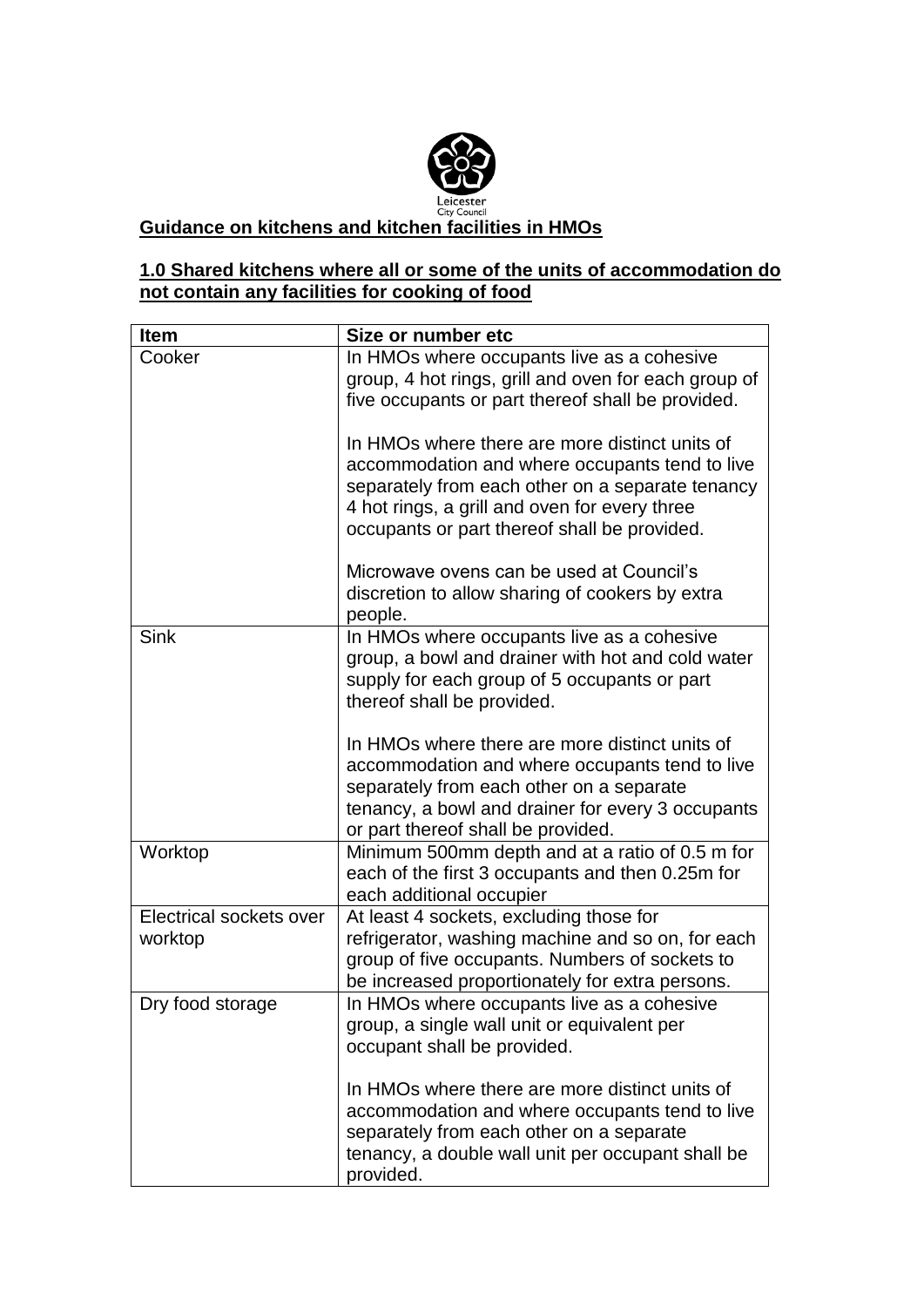| Refrigerator with<br>freezer unit | In HMOs where occupants live as a cohesive<br>group a standard size refrigerator with freezer unit<br>for each group of 5 occupants or part thereof shall<br>be provided.                                                                 |
|-----------------------------------|-------------------------------------------------------------------------------------------------------------------------------------------------------------------------------------------------------------------------------------------|
|                                   | In HMOs where there are more distinct units of<br>accommodation and where occupants tend to live<br>separately from each other on a separate<br>tenancy, a refrigerator with freezer compartment<br>for each household shall be provided. |
| Refuse disposal                   | At least one 20 litre (4.4gallon) plastic or metal<br>refuse container for kitchen waste for each group<br>of 5 occupants or part thereof shall be provided.                                                                              |
| Ventilation                       | A mechanical extraction fan in accordance with<br><b>Building Regulation requirements shall be</b><br>provided.                                                                                                                           |
| Fire safety                       | Fire blankets suitably sited close to cookers and<br>hobs shall be provided. An appropriately designed<br>self closing fire door shall be fitted to the kitchen.                                                                          |

- All the equipment and facilities in kitchens shall be fit for purpose
- All kitchens shall be suitably located in relation to the living accommodation. They shall not normally be more than one floor away form any living unit.
- All kitchens shall be of such layout and size to adequately enable those sharing to safely store prepare and cook food.

**Note: These standards will generally be enforced as the minimum acceptable. However consideration will be given to the circumstances of each case. Facilities may exist or be proposed in certain combinations which allow a variation to the guidance as stated above.**

| 2.0 Kitchen facilities for the exclusive use of an individual household |  |
|-------------------------------------------------------------------------|--|
| where there are no other facilities for that household.                 |  |

| Cooker      | 2 hot rings and grill and oven shall be provided for a<br>one person household.                              |
|-------------|--------------------------------------------------------------------------------------------------------------|
|             | 4 hot rings and grill and oven shall be provided for a<br>household of two or more persons.                  |
| <b>Sink</b> | A bowl and drainer with adequate supply of constant<br>hot and cold water shall be provided                  |
| Worktop     | Minimum 500mm depth and 1 metre length for one<br>person. Increase proportionately for larger<br>households. |